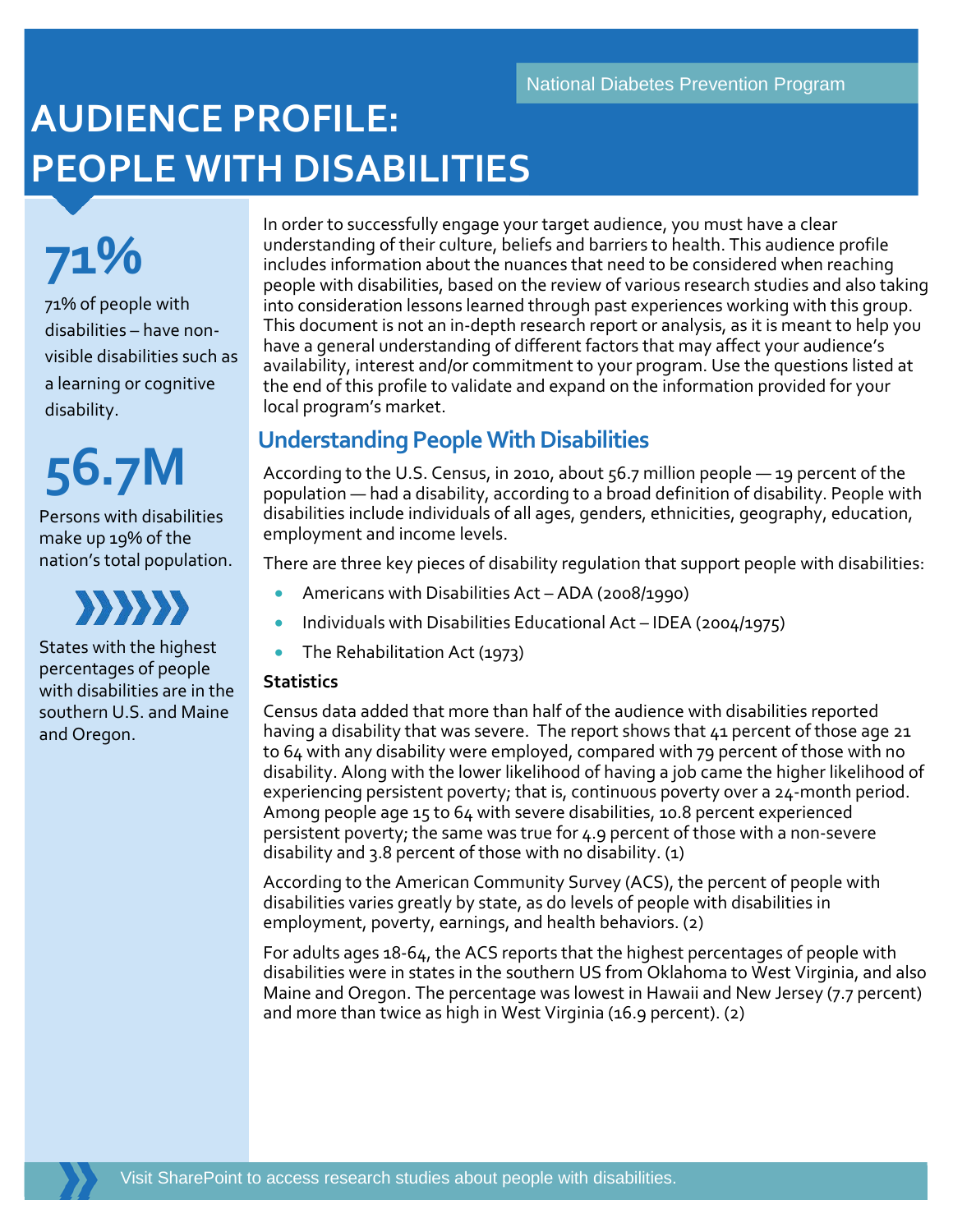#### **Types of Disability**

The ACS asks about six types of disability: vision, hearing, cognitive, ambulatory, self-care, and independent living:

- **Hearing difficulty:** deaf or having serious difficulty hearing
- **Vision difficulty:** blind or having serious difficulty seeing, even when wearing glasses
- **Cognitive difficulty:** Because of a physical, mental, or emotional problem, having difficulty remembering, concentrating, or making decisions
- **Ambulatory difficulty:** Having serious difficulty walking or climbing stairs
- **Self-care difficulty:** Having difficulty bathing or dressing
- **Independent living difficulty:** Because of a physical, mental, or emotional problem, having difficulty doing errands alone such as visiting a doctor's office or shopping

From 2008 to 2015, the percentages of people with each type of disability have remained relatively unchanged. (2)

# **Characteristics and Cultural Understanding**

When talking about people with disabilities we do not refer exclusively to wheelchair users, Braille readers and sign language gurus. Individuals with visible disabilities constitute fewer than 29 percent of people with disabilities. The vast majority – 71 percent of people with disabilities – have non-visible disabilities such as a learning or cognitive disability. Those with visible disabilities and those with non-visible disabilities have different identities depending on whether their disability is readily evident. (4)

Each person is unique—even if he or she identifies with a disability category. A person who may become blind at age 40 will not have the same life experience and perspectives as someone who was born without sight. You must recognize each person's individual journey. Similarly, each person relates to their disability differently than others. Some may relate more to their gender, ethnicity or age—over their disability.

Disability begins with identity. An individual with a learning disability may not be deemed 'medically disabled', but having to develop alternative methods for interacting with the external environment may cause them to develop an internal identity as having a

disability. The 'tag' of disability, rooted in medical terms for the last two centuries, is a matter of selfperception. Identity is key, as it impacts the relationship between individuals, brands and organizations as customers and employees. (4)

Over the last few decades, we have seen people with disabilities move from a marginalized and isolated population to one that is more engaged through education, employment and access. The Americans with Disabilities Act of 1990 improved access even more, as it prohibits discrimination on the basis of disability in employment, State and local government programs, public accommodations, transportation and communication. It also set minimum standards for accessibility of the built environment. The definition of disability has seen an evolution as well with the rise of what is known as the Social Model of Disability. Rather than identifying disability as something internal to an individual, this identifies it as something that takes place when an environment does not support an individual's limited function.

In terms of socioeconomic status, individuals with disabilities are less likely to be employed, more likely to have low household incomes, and more likely to be dependent on federal and state-funded health insurance programs such as Medicare and Medicaid than those without disabilities. (5)

Companies that understand the needs of people with disabilities; are inclusive in messaging, images and actions; and organizations that are authentic in their approach win the regular and repeated business of people with disabilities and their networks.

It is important to keep in mind that people with disabilities can still be healthy, as long as they are in the right environment and have the right resources and programs at their disposal.

# **Economic Implications**

#### **Employment and Income**

In 2015, 34.9 percent of people with disabilities in the US ages 18-64 living in the community were employed compared to 76.0 percent for people without disabilities - a gap of 41.1 percentage points. The employment gap between those with a disability and those without has widened steadily over the past 8 years from 38.8 to 41.1 percentage points. There is state variation in the rates of employment for people with disabilities, from a high of 57.1 percent in Wyoming to a low of 25.4 percent in West Virginia; for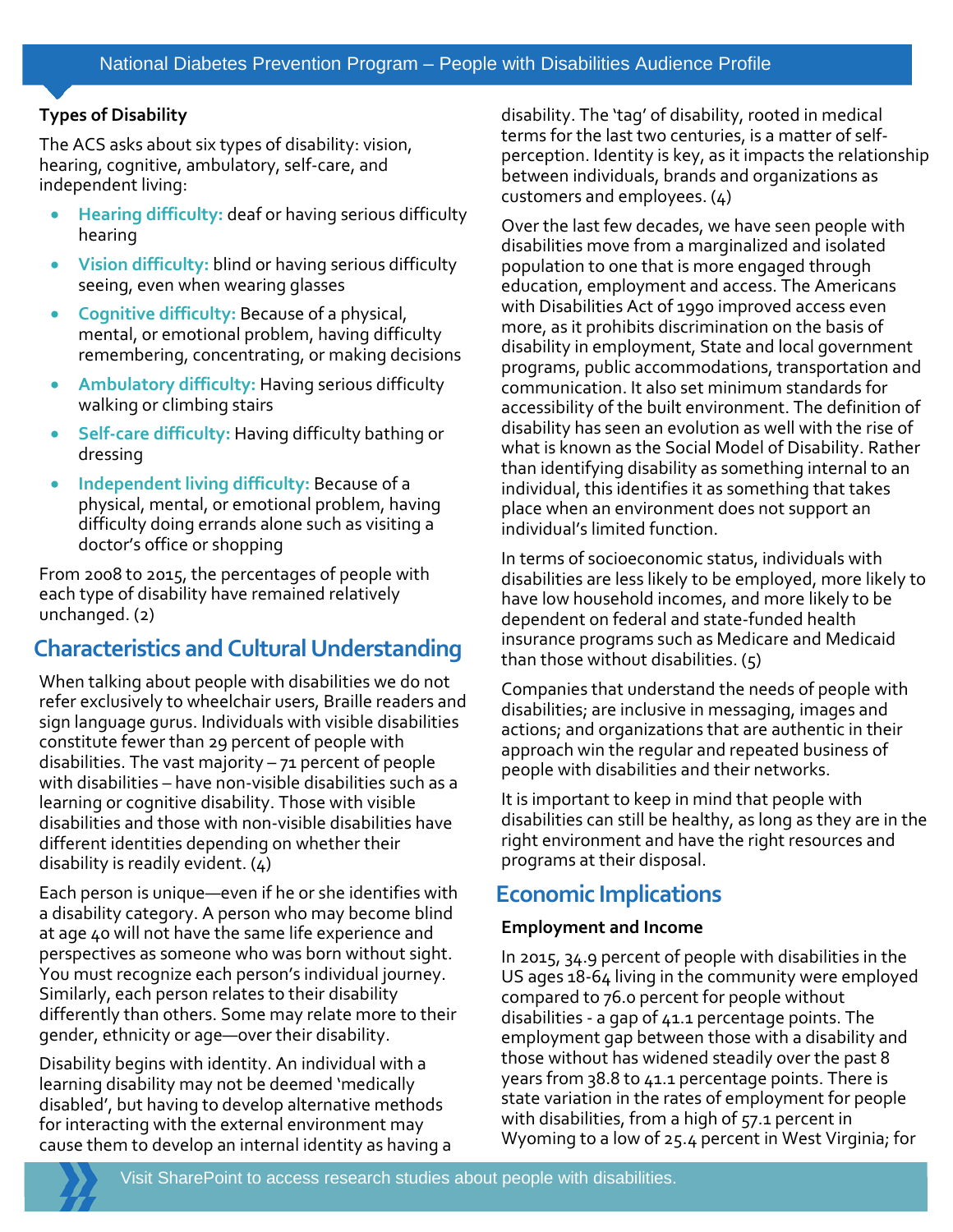people without disabilities, state employment rates ranged from a high of 83.8 percent in Minnesota to a low of 70.1 percent in Mississippi. (2)

Employment rates vary by type of disability. Employment rates are highest for people with hearing (51.0 percent) and vision disabilities (41.8 percent) and lowest for people with self-care (15.6 percent) and independent living disabilities (16.4 percent). (2)

Employment and employability affects the annual earning for people with disabilities. More than one in five (21.2 percent) US civilians with disabilities of working-age in 2015 were living in poverty. For US civilians of working-age without disabilities, the national poverty rate was 13.8 percent. (2)

# **Health Implications**

In 2015, the US obesity rate for people with disabilities was 39.9 percent. For people without disabilities, the obesity rate was 25.4 percent. 2015 showed the first year-to-year drop in obesity gap since 2009 between the percentages of obesity for people with and without disabilities. (2)

Smoking and binge drinking also are of great concern and prevalent within the disability community—often as a result of isolationism and boredom.

People with disabilities report fewer healthy days than the general population and lower rates of health promoting behaviors (e.g., physical inactivity and poor nutritional intake). One of the major priorities in health promotion for people with disabilities is to prevent secondary conditions. (3)



People with disabilities are often concerned about secondary conditions. Secondary conditions describe

conditions that were related to a primary disability or had a substantially higher prevalence in people with disabilities compared with the general population. Associated conditions are certain aspects or features of the disability and are a direct result of the primary disability. (3)

# **Health Behavior and Information Seeking**

Communication networks, such as online bloggers and social influencers share information across disability communities. Word of mouth communication with testimonials offer the greatest opportunities for promotion.

Persons with disabilities often face a plethora of medical, behavioral and other appointments. Health information is driven by access and health insurance. Depending on an individual's personal finances, insurance coverage and availability and accessibility of health care services, health outcomes may vary.

The Internet is a particularly valuable health information resource for people with physical disabilities due to the challenges of traditional information sources (e.g., physician office). Compared to other Internet users, users who have a disability are more likely to search online health information and their medical treatment decisions are more likely to be influenced by the information. Specifically, 86 percent of Internet users who are disabled have sought health information online and 75 percent of them have integrated the health information into their medical treatment decisions. (5)

# **Trusted Sources and Influencers**

- Family and friends, many who may serve as caregivers, are reliable and trusted sources of information. People with disabilities and their family and caregiving networks represent a large group of consumers whose identity goes beyond medical condition when making purchasing decisions and seeking health information.
- Disability service organizations. Organizations that represent and advocate for individuals with disabilities are key sources of information. Programs and local efforts that are endorsed by or co-presented with disability-specific organizations offer authenticity and expertise in inclusion.
- The medical community and personal providers particularly those involved in long-term care for individuals with disability are particularly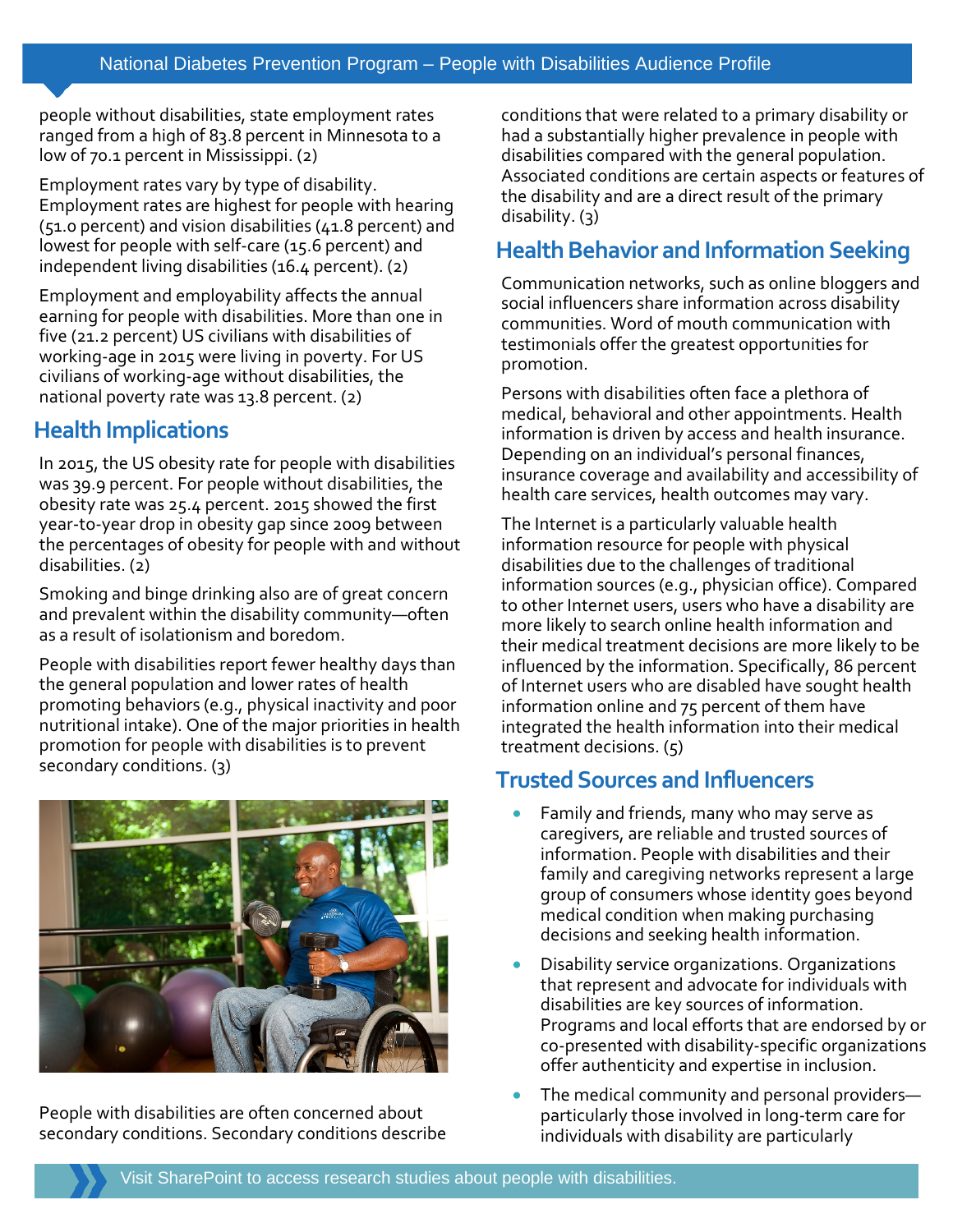influential and trusted sources of information. They should also be encouraged to help their patients.

## **Media Habits**

Innovation has driven how persons with disabilities have grown to consume media. Technology has improved opportunities for engaging on social media, allowing individuals to participate in online communities, share experiences and talk about approaches and brands that work (and don't work). Even though technology use has increased for certain groups, it is important to keep in mind that there is still a digital divide with people that have vision loss or intellectual disabilities.

It is also important to remember that for some people with a disability, they do not primarily define themselves and align their habits with their disability. Therefore, a 46-year-old highly educated African American woman in a wheelchair who works full time in corporate America may identify more with her gender and ethnicity than her mobility.

It is also important to keep in mind that while

### **Barriers and Benefits**

#### **Barriers to National DPP Recruitment and Enrollment**

- **Medical barriers.** Many people with disabilities adhere to specific medical programs that include diet, exercise and medication. Adding a new program and new approaches to healthier living may seem to conflict with other programs in place.
- **Accessibility and accommodations.** Individuals with disabilities often require accommodations to ensure their full participation. This may include sign language interpreters, larger print materials, elevators or first-floor meeting spaces, scales that accommodate wheelchairs, among others. People with vision, hearing mobility and intellectual disabilities must be considered to ensure inclusivity and accessibility. Structural barriers that limit or impede access to health care practices or health care services include: inaccessible parking (number of spaces or size of spaces), lack of ramps or ramps with too steep of a grade, narrow doorways, heavy doors or entrances without automatic opening capabilities, lack of elevators, waiting rooms and exam rooms that cannot accommodate a wheelchair, scales that are

not for wheelchair, accessible examination tables that are not height adjustable, inaccessible diagnostic equipment and inaccessible restrooms. (6) For example, a person can be highly responsive to a health promotion intervention (i.e., strong personal interest and motivation) but not have an accessible fitness facility near his or her home. (3)

#### **Benefits of National DPP Lifestyle Change Programs**

- The program is empowering and offers participants an opportunity to be in charge of their health—something that for some with a disability is a welcome experience. This fosters an increased feeling of independence.
- The program is an effective and often fun way to prevent type 2 diabetes among people with disabilities in your community.
- With an organized and structured program, you are able to guide people with disabilities in living healthier and reducing the rates of diabetes.
- A proven program with a lifestyle coach offers participants a go-to source for accurate, tested and proven information and practices that work.
- The program provides a group setting along with customized education that allows participants the opportunity to share experiences, rely on their community for support while facing their own challenges on the road to healthier living to prevent type 2 diabetes. The group setting provides the environment for the sharing of different ideas and perspectives from others in the program and motivation for individual success.

# **Proven Promotion Strategies**

- **Focus on family and caregivers.** Caregivers are important influencers for people with disabilities. Caregivers can also be recipients of information related to diabetes prevention.
- **Partner with trusted community organizations.** Organizations that have a history and strong reputation for advocating for people with disabilities will serve as helpful program organizers, promoters, recruiters and leaders.
- **Don't forget health care providers.** People with disabilities rely on their health care teams for their long-term care. Get health care providers on board to help promote and recruit for the program. These teams may include rehabilitation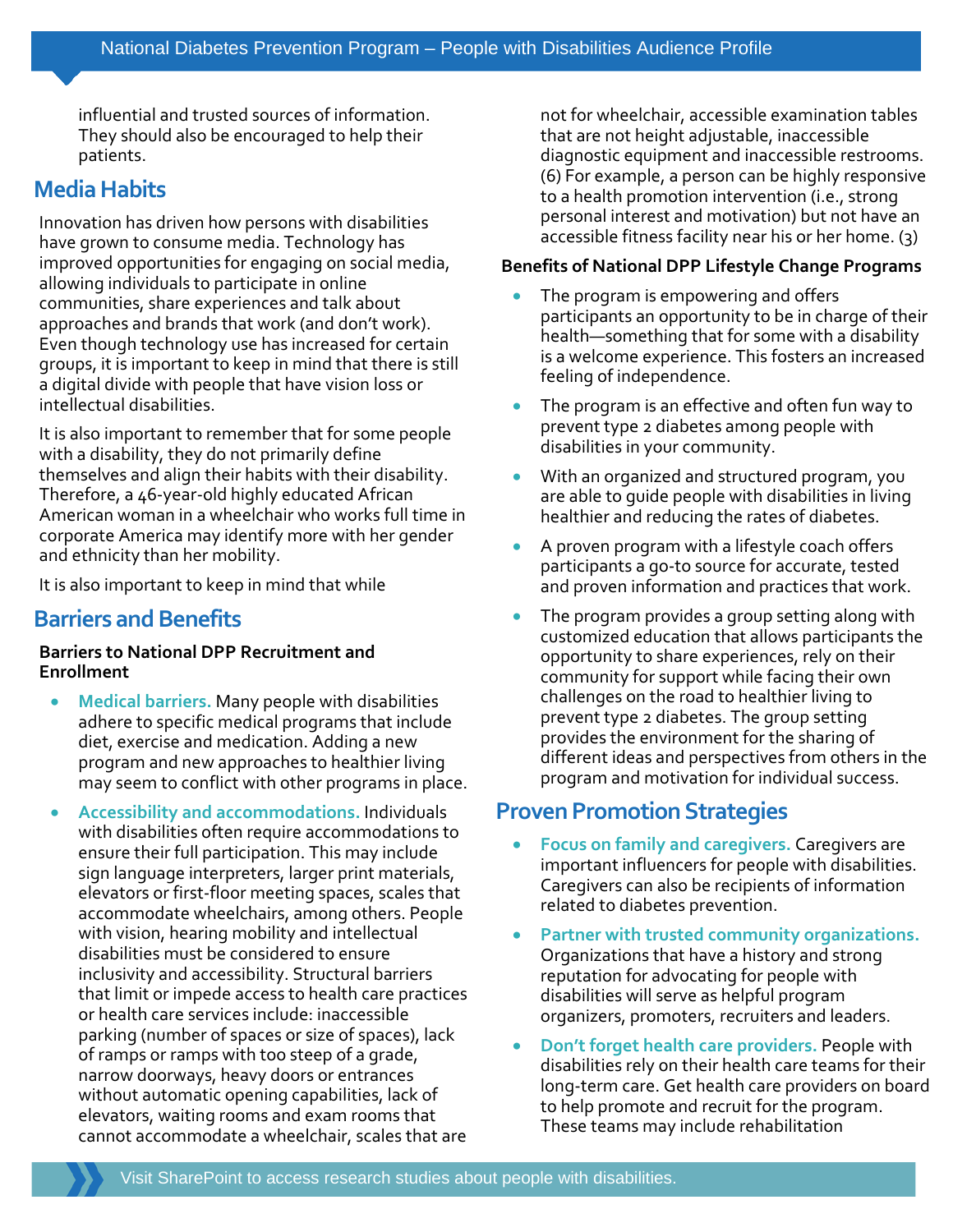professionals, physical therapists, nutritionists and others who provide regular care.

- **Ensure accessibility and provide accommodations.** Full participation is your goal. Be sure to be inclusive, think ahead to address accessibility and accommodations. Use environments that are accessible, make sure you have needed assistive technology and communicate information effectively. Remember that you don't have to be the expert on inclusion. You can partner with disability service organizations for support.
- **Provide well-trained and specially-trained lifestyle coaches.** To ensure people with disabilities feel welcomed and are invited to fully participate in succeed in the program, ensure you're your lifestyle coach is able to address environmental, physical, programmatic and attitudinal barriers.
- **Use respectful and inclusive language in your communications.** Most often, this means using person-first terminology. In other words, leading with the individual rather than the disability, as in saying "a person with a disability" instead of "a disabled person." It's important to recognize this is not a universal preference. Certain groups may prefer the opposite to person-first language (known as identify-first language). Engage disability organizations to understand the most respectful and effective ways to communicate. Don't use negative terminology such as "confined to a wheelchair," "handicapped" or "the disabled."
- **Develop appropriate materials for people with disabilities.** To ensure people with disabilities can utilize your resources, use appropriate graphics, colors, font and formatting.
- **Follow 9 guidelines to ensure new and existing program initiatives and activities are appropriate and accessible for people with disability.** Use the Guidelines for Disability Inclusion to support the implementation of your program within the community and fully address the needs of the people with disabilities. (Link: [http://committoinclusion.org/9-guidelines-for](http://committoinclusion.org/9-guidelines-for-disability-inclusion/)[disability-inclusion/\)](http://committoinclusion.org/9-guidelines-for-disability-inclusion/)

# **Questions for Consideration**

**Understanding people with disabilities in your community**

• What are the demographics of people with disabilities in your community?

| Demographics                   | Statistic/Data |
|--------------------------------|----------------|
| <b>Population Percentage</b>   |                |
| Median Age                     |                |
| Gender                         |                |
| Country of Origin              |                |
| Language (spoken)              |                |
| Population with<br>Prediabetes |                |
| <b>Economic Status</b>         |                |

- What are the cultural and language nuances for people with disabilities in your community?
- Within your community, are there particularly active or large groups that represent people with disabilities?

#### **Health Care and Health Information Seeking Behaviors**

- Where specifically does your local group of people with disabilities go for health care?
- How accessible is health care within the community, especially for people with disabilities?
- Are the health information seeking behaviors the same or different for the local group of people with disabilities compared to other populations within the community? If different, how?
- Who are the trusted sources for health information for people with disabilities? Are they different or the same as other trusted sources?

#### **Trusted Sources**

- Who are the trusted thought leaders in your local community?
	- o Community Based Organizations?
	- o Faith Communities?
	- o Health Care Providers?
	- o Vocal advocates?
- Who has access to these groups? With whom do you need to collaborate?
- How can you utilize these trusted sources to help you with marketing and promoting your lifestyle change program?